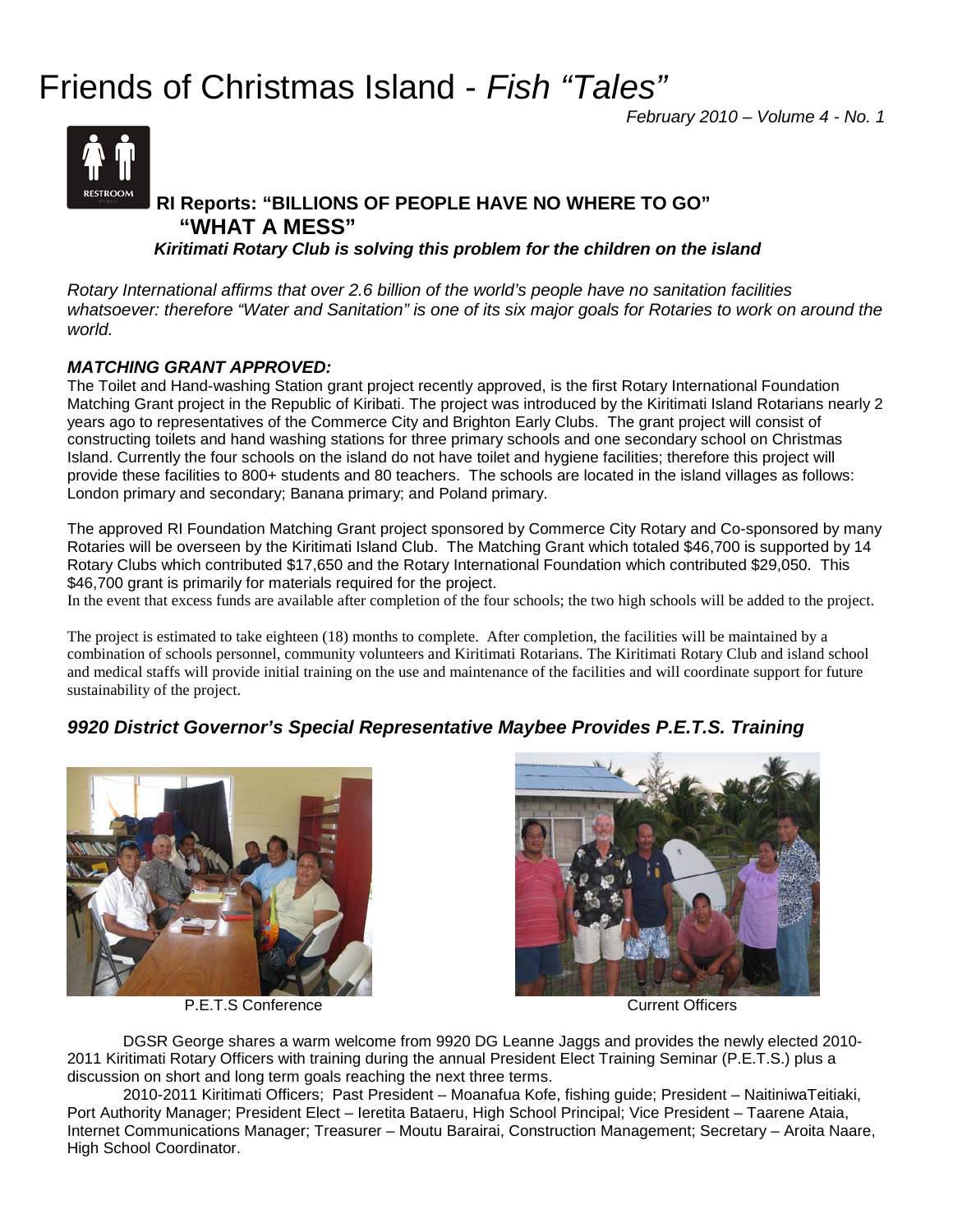#### *Helping Hand*



The decision was made to provide the balance of medical supplies to the hospital and dental equipment and supplies to the dental office, since it will be some time before a Volunteer Mental Clinic will be built. We are so pleased to hear that Dr. Parfaite has been awarded a 2 year extension to provide dentistry on Kiritimati. The above dental equipment and much of the supplies were provided by the Friends of Christmas Island project. In addition, the Maybee's brought another 14,000 tablets of antibiotics and heart meds provided by Beattie's Pharmacy in Brighton.

# *Kiritimati Rotary Begins 2nd Year of Projects*



In addition to the completed repair of the Banana Village Medical Clinic by the Rotarians; the LINNEX Government is constructing toilet facilities and providing water for the clinic patients. Book bags, hygiene kits and dictionaries have been sorted and are ready for delivery to three primary and 13 pre-schools by the Rotarians when school starts this month. Rotarians pose in front of the Spivey High School Library where Rotary meetings are held each Sunday evening beginning at 5 PM.

#### *Meetings Held to Discuss Kiritimati's Future*



L to R: Meetings were held with Minister Temoku, the Permanent Secretary and Duty Secretary of the Line and Phoenix Islands Development Ministry. Discussions took place with Moutu Barairai, LINNIX Construction Manager on the design and construction of the school toilets and newly initiated Community Based Clean-up Kiritimati. The cleanup effort is to clean and green up the residential properties of the four villages on the island. The community based committee will provide leadership, guidelines and incentives of which Friends of Christmas Island made a generous contribution of prizes including 8 water filters, rocket stove and hundreds of T-shirts and clothing items.